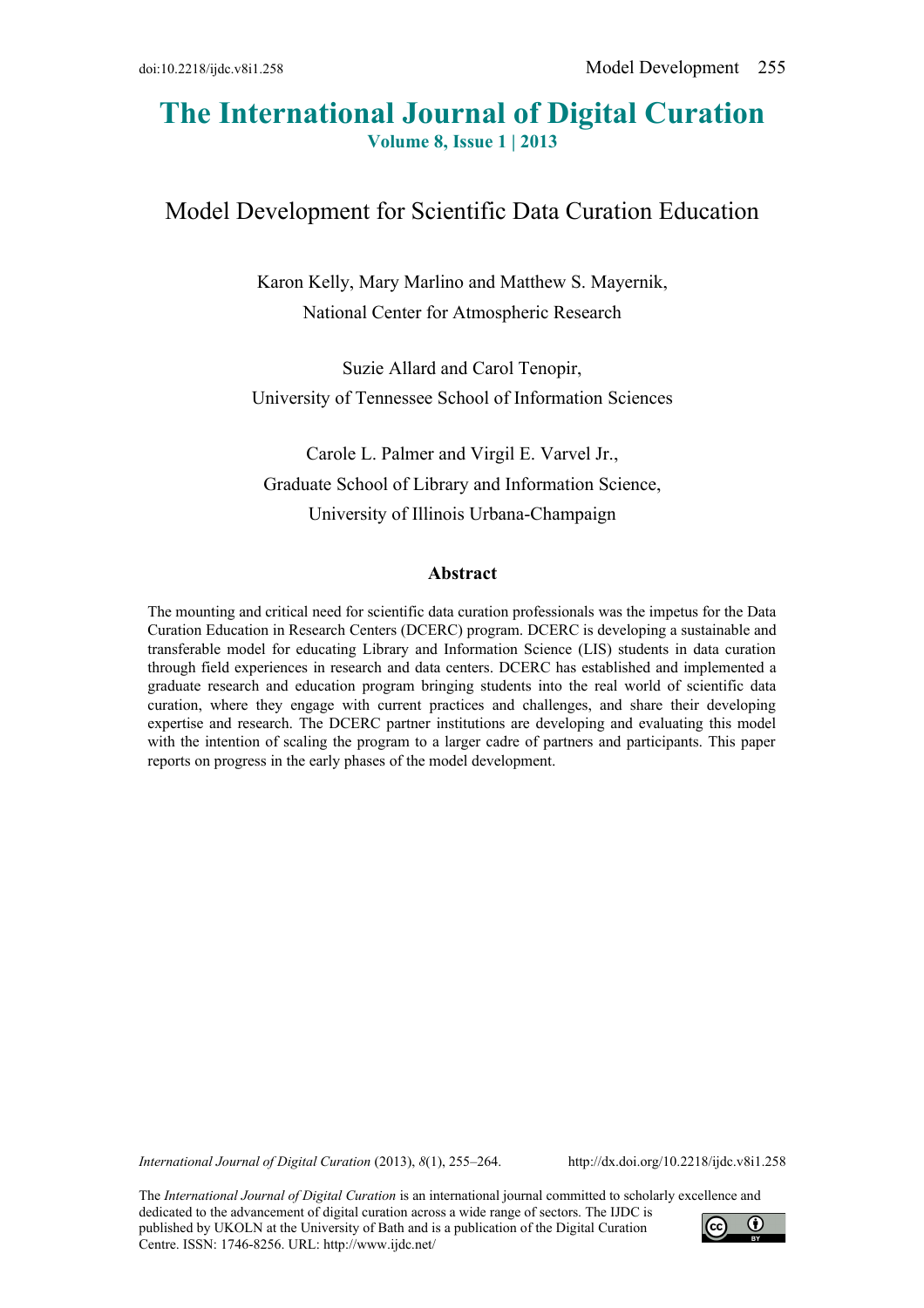## **Introduction**

Data are now widely recognized as the currency of science, and "big data is a big deal," as exemplified by the U.S. Office of Science and Technology Policy announcement of the Big Data Research and Development Initiative (Kalil, [2012\)](#page-8-0). Big data is the next frontier, expected to lead to significant economic growth and innovation (Manyika et al., [2011\)](#page-8-3). As noted by Lucy Nowell from the U.S. Department of Energy at the 2010 Research Data Workforce Summit (Varvel et al., [2011\)](#page-9-0), there are now forceful arguments for the need for curation services to scale up to meet the state of rapid growth in both data and computing (Shoshani & Roten, [2010\)](#page-8-2). Science at large is in the very early stages of systematic approaches to data curation and management. While some research centers have developed systems and services to support these goals, most researchers themselves have little or no formal training in data management practices, and many express concern about their lack of preparedness in this area (Jahnke, Asher & Keralis, [2012\)](#page-7-2). The conduct of data-intensive research in universities and research centers will increasingly rely on the skills and expertise of a relatively new and sophisticated professional cohort (Jahnke, Asher & Keralis, [2012\)](#page-7-2). Broader collaboration among educators, researchers and practitioners is essential to fostering the emerging curation field (Botticelli et al., [2011\)](#page-7-1).

Nowhere is this need more acute than in the Earth System Sciences. As a global community, we face rapidly escalating challenges arising from our large-scale impacts on the Earth system and our growing vulnerability to sudden and gradual systemic changes in the Earth system. Understanding the impacts of changing climate, the health effects of pollution, and the devastation wrought by extreme weather events are but a few examples of how data-driven science is critical to knowledge of our world. Appropriately curated data is central to informing science policy on national and international scales. Collaboration with exemplar data centers is likely to be the most direct path for effectively moving science toward "the best stewardship of data" through "disciplinary engagement with preservation institutions" (Lynch, [2008\)](#page-8-1). There is a clear need for data curation practitioners to become more engaged with the formal education process – as instructors and mentors – to bring current issues and experiences to professional education (Varvel et al., [2011\)](#page-9-0).

Responding to these challenges requires a capable, diverse scientific workforce to generate new knowledge. Equally important is a well-trained scientific data curation workforce that is capable of solving problems in an increasingly complex, data-driven world. Both in the United States and abroad, Library and Information Science schools are increasingly concerned with developing curricula to meet the growing need for well-trained professionals to provide services and tools for the curation, sharing and preservation of scientific research data (Interagency Working Group on Digital Data, [2009\)](#page-7-0). Concurrent with rising awareness among information science programs about future workforce issues is the growing recognition within data centers of the need to improve their services for scientists and other data users, as well as a desire for better relationships with data management and curation educators, and domain-related data experts. Stakeholders who participated in the 2011 Research Data Workforce Summit recommended partnering education programs with data centers to facilitate internships and field experiences for students that include mentoring by data professionals, and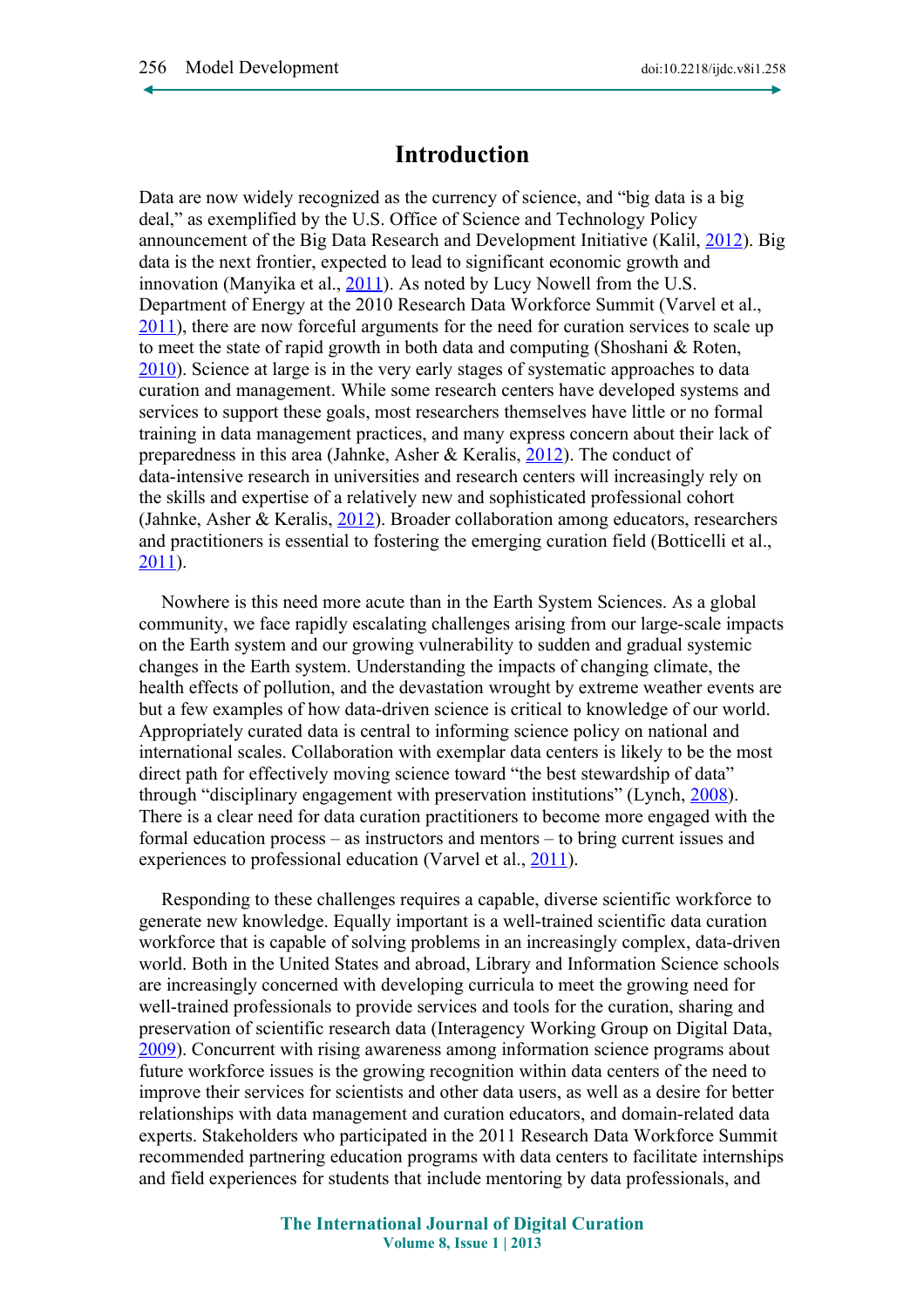training programs that are integrative and general, yet allow for development of specialized expertise (Varvel et al., [2011\)](#page-9-0).

## **The DCERC Model**

It is clear that sustainable and transferable educational models for this new field of scientific data curation are past due. To address this need, we developed the Data Curation Education in Research Centers (DCERC) program, a collaboration of the Center for Informatics Research in Science and Scholarship (CIRSS) at the University of Illinois Urbana-Champaign Graduate School of Library and Information Science (Illinois GSLIS), the University of Tennessee School of Information Sciences (Tennessee SIS), and the National Center for Atmospheric Research (NCAR) to develop a model for educating Library and Information Science master's and doctoral students in data curation through core data curation coursework and field experiences in research and data centers. DCERC is funded through the Laura Bush 21st Century Librarians Program at the Institute of Museum and Library Services (IMLS), an independent US federal agency that funds research and education for library and museum professionals. Dr. Carole Palmer, professor and director of the CIRSS, serves as principal investigator of the DCERC program.

The first phase of DCERC has been built on the well-established strengths of these partners. The Illinois GSLIS and the Tennessee SIS contributed their existing base of education and research in data curation. NCAR provides internship/field experiences for library and information science students that are unprecedented in their design. The focus of the student internships is to provide students with strong mentoring and first hand experiences in the issues, methods and challenges of scientific data curation in scientific research contexts. The intent is to align these experiences as closely as possible with each student's disciplinary and research interests.

NCAR's contribution to the program is a continuation of its lengthy history of education, professional development, and mentoring and builds on successful internship programs with both undergraduate and graduate students. The significance of this mentoring activity is recognized through formal performance review and an institution-wide mentoring recognition award, peer reviewed in a highly competitive process. NCAR represents a state-of-the-art research center that has developed policies and practices that implement community recommendations to promote recognition of data workforce education and research within institutional reward structures (Varvel et al., [2011\)](#page-9-0).

DCERC is being piloted by a cadre of six recruited students at Illinois GSLIS and Tennessee SIS. Master's students took a core course through the Illinois GSLIS online program, and will participate in two summer internships at NCAR, the first of which took place in 2012. PhD students will intern at NCAR during the 2013-2014 academic year.

An important and highly valued aspect of the program has been the development of DCERC student culture, establishing a strong cohort that provides students with a sense of identity, a community of learners, and the beginnings of a strong professional network. A cross-institutional forum facilitates the distribution of program information and resources on data curation for the students; helps in forming the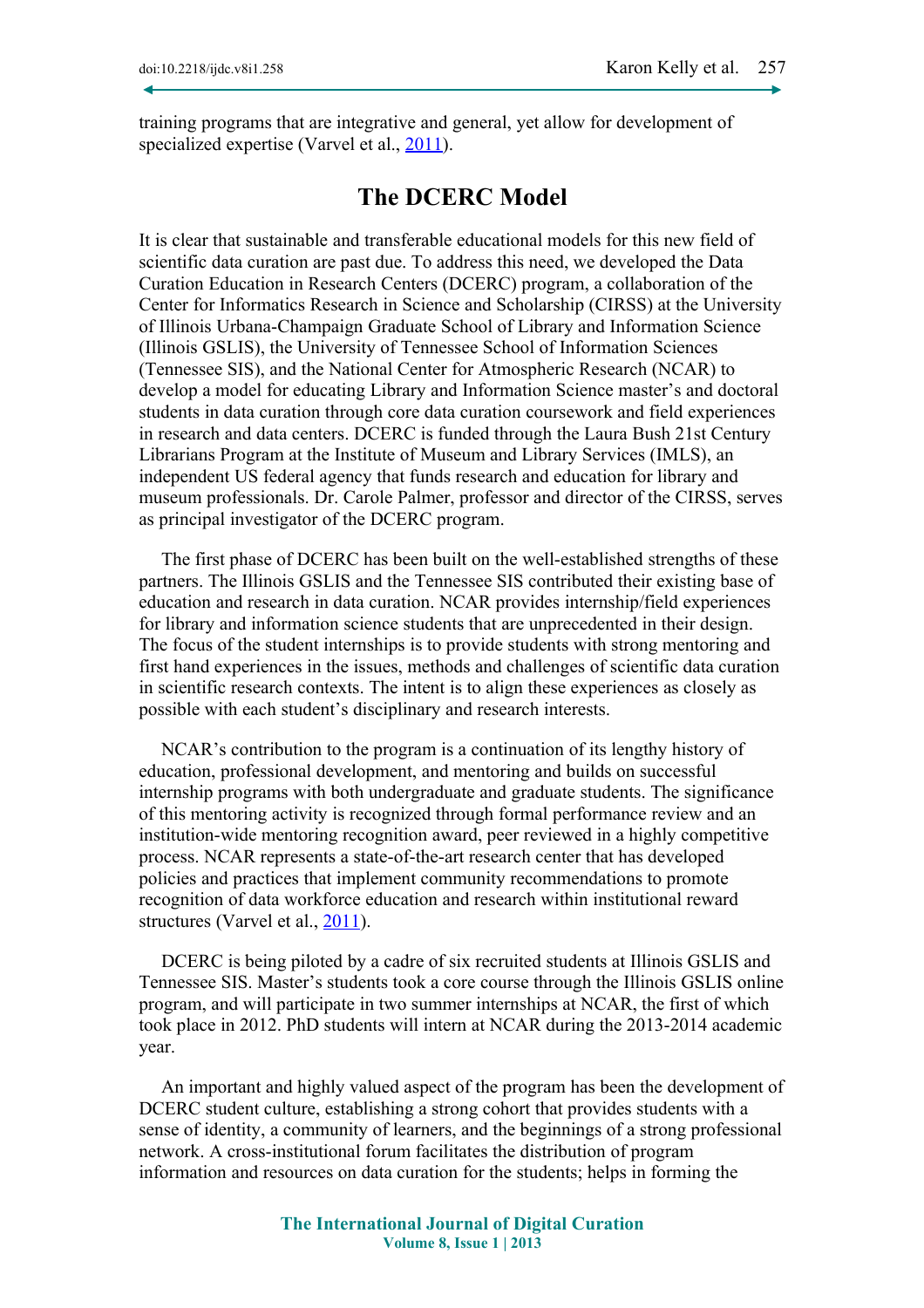social and scholarly community among students within and across institutions; and aids in the collection of evaluation information as part of the ongoing assessment of the program. The integration of activities and communication across institutions has been positively noted by students. In either emails or personal conversations, both masters and PhD students have mentioned advantages of interactions across the institutions, such as fluid mixing of students into research groups, access to diverse perspectives, and exposure to how another institution operates, which has been important context as students begin pursuing opportunities for professional positions.

## **Curriculum**

The core course, Foundations in Data Curation, is a major component of the DCERC program. This semester-long graduate course provides an overview of a broad range of theoretical and practical problems in data curation and examines issues including appraisal and selection, long-lived data collections, research lifecycles, workflows, levels of representation, metadata, and legal and intellectual property issues. For the DCERC project, the course has been revised and updated in preparation for its delivery to students at both institutions. Thirty students from both universities participated in the course that engaged faculty and data professionals in its delivery. Particular attention was paid to updating readings and bringing both humanities and science data curation aspects to the course. The course was very highly rated in the overall formal evaluation. A significant measure of success was the fact that the average self-perceived data curation knowledge among the students increased by 60%. Additional activities, such as "brown bags", were developed to expose students to knowledge and experiences that enhance the classroom experiences. Topics ranged from technical (e.g. research topics, grant writing) to domain specific (e.g. new data preservation strategies) to professional (e.g. how to write a resume, interviewing tips).

#### **Data Curation Workshop**

The summer internship at NCAR began with a three-day workshop on data curation. The workshop was the first visit to NCAR for most of these students and was designed to help them assimilate and relate what they had learned in their courses to the operations and goals of scientific research centers. The aim included introducing them to or strengthening their understanding of the role of data centers in the scientific research process and in data curation. The workshop was also designed to build community among students, scientists, and data mentors. Panels of data managers and scientists included discussions of issues in data use and reuse by science mentors, and of data practices and how they compare across sites, from the perspective of data managers from NCAR, the National Snow and Ice Data Center, a Long Term Ecological Research (LTER) network site and the NASA Distributed Active Archive Center at the Oak Ridge National Laboratory. Other participants discussed issues related to data citation, metrics of data use, metadata, instituting data services and criteria for their evaluation. Student participation was central to the workshop and included presentations on their specific research interests followed by team meetings with their mentors to discuss their internship project topic, scope, and anticipated outcomes as well as to identify the resources and process requirements of their projects, such as acquiring human subject research/institutional review board approval for their projects. Finally, students and faculty participated in a field trip to the NCAR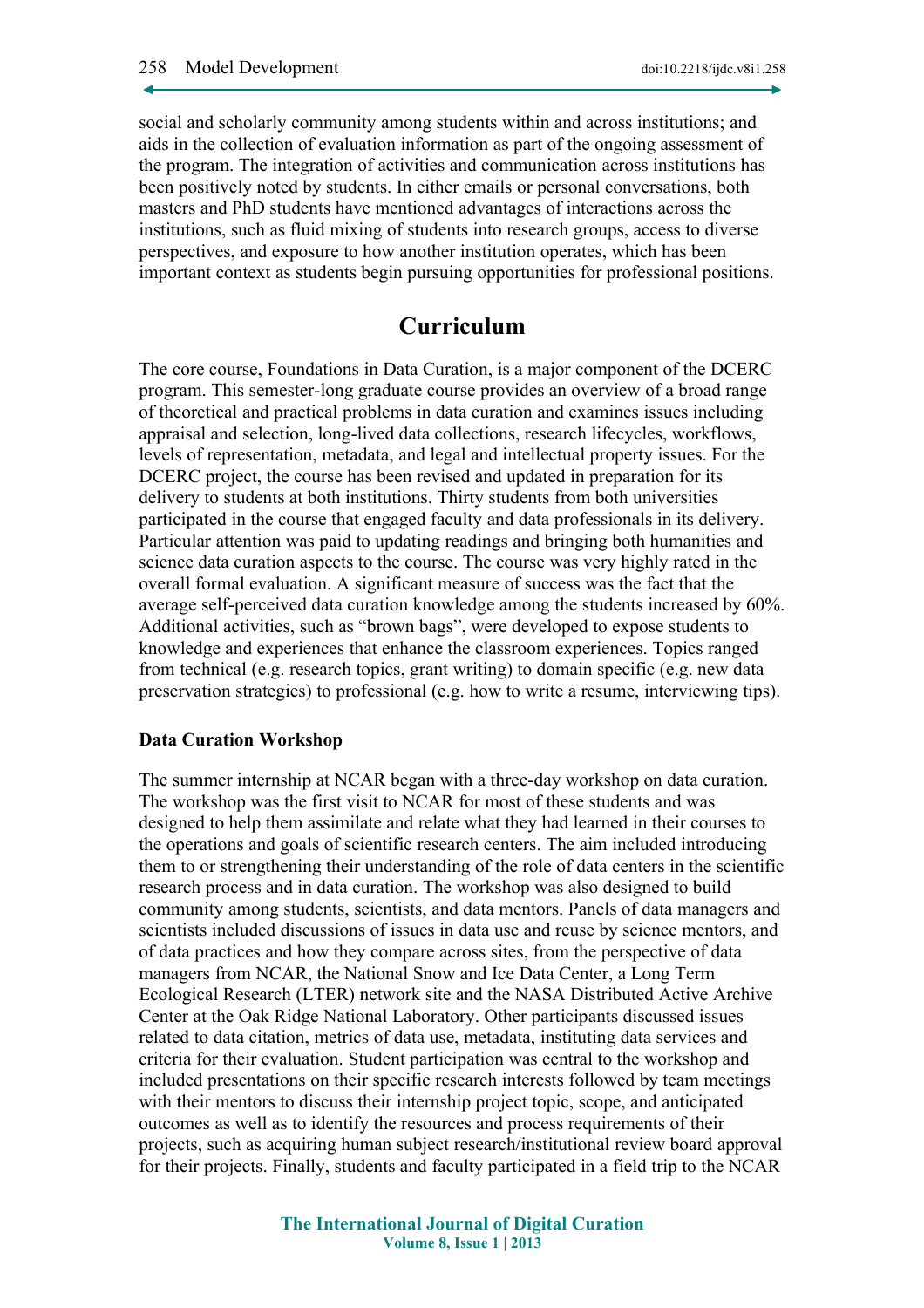Research Aviation Facility for a tour of the research aircraft and instrumentation, and a scientist presentation on real-time data collection and analysis tools while one of the aircraft was in flight collecting data.

In workshop evaluations, the tools of data management and the coordination required between scientists and data managers, while not explicitly part of the agenda, were listed as important learning outcomes by the participants. Other areas of learning cited included databases and data collection, data repositories, qualitative aspects of data; the nature of scientific research and workforce needs (Varvel, [2012a\)](#page-9-1).

#### **Summer Research Experiences**

A unique and important aspect of DCERC is its strong, formal mentoring structure. Strong mentoring helps students succeed academically and professionally (Kardash, [2000;](#page-8-7) Seymour et al., [2004\)](#page-8-6) and the formal structure ensures equal access to mentoring. Good mentors model professional success, transfer necessary skills, provide relevant resources, advise about career options, introduce students professionally, assist in career placement, and provide inspiration and personal support (NAS, [1997\)](#page-8-5). The DCERC model is patterned after the Significant Opportunities in Atmospheric Research (SOARS) program at NCAR, now operating in its 17th year. SOARS has been widely recognized through formal and informal assessments as a highly successful program. A key factor to its success has been the multiple-mentor model engaging research, writing, peer and community mentors in the students experience (Laursen et al., [2010\)](#page-8-4). Funded by federal agencies with commitments to increasing a more diverse workforce, SOARS aims to broaden participation in the atmospheric and related sciences through a multi-year undergraduate-to-graduate bridge program that is equal parts learning community, mentoring program, and research internship. SOARS activities are designed to engage, encourage, nurture and prepare students as they pursue a career in atmospheric or related science.

Recognizing the value and success of the SOARS model, the DCERC internships utilize a similar mentorship model including scientist and data mentors, as well as a young investigator as peer mentor and an institutional community mentor. The science mentor guides student research practice; the data mentor guides student development of data curation skills and knowledge; and the peer mentor, a PhD information scientist, provides general support to students as their projects progress. Together the peer and community mentors guide students in their integration in the program and provide information on institutional policies, other workplace issues, and career opportunities at NCAR and other data centers and universities. Within this academic and mentoring structure, students receive intensive formal and practice-based instruction uniquely blended with real world experiences in a world-renowned data center.

Pairing of students and mentors was based on student's educational background, scientific interests, and level of experience in data curation and management. These were then matched with mentor disciplinary/domain expertise and project interests. Mentors participated in mentor training based on the SOARS program training. The interns worked on a variety of projects that ranged from investigating the social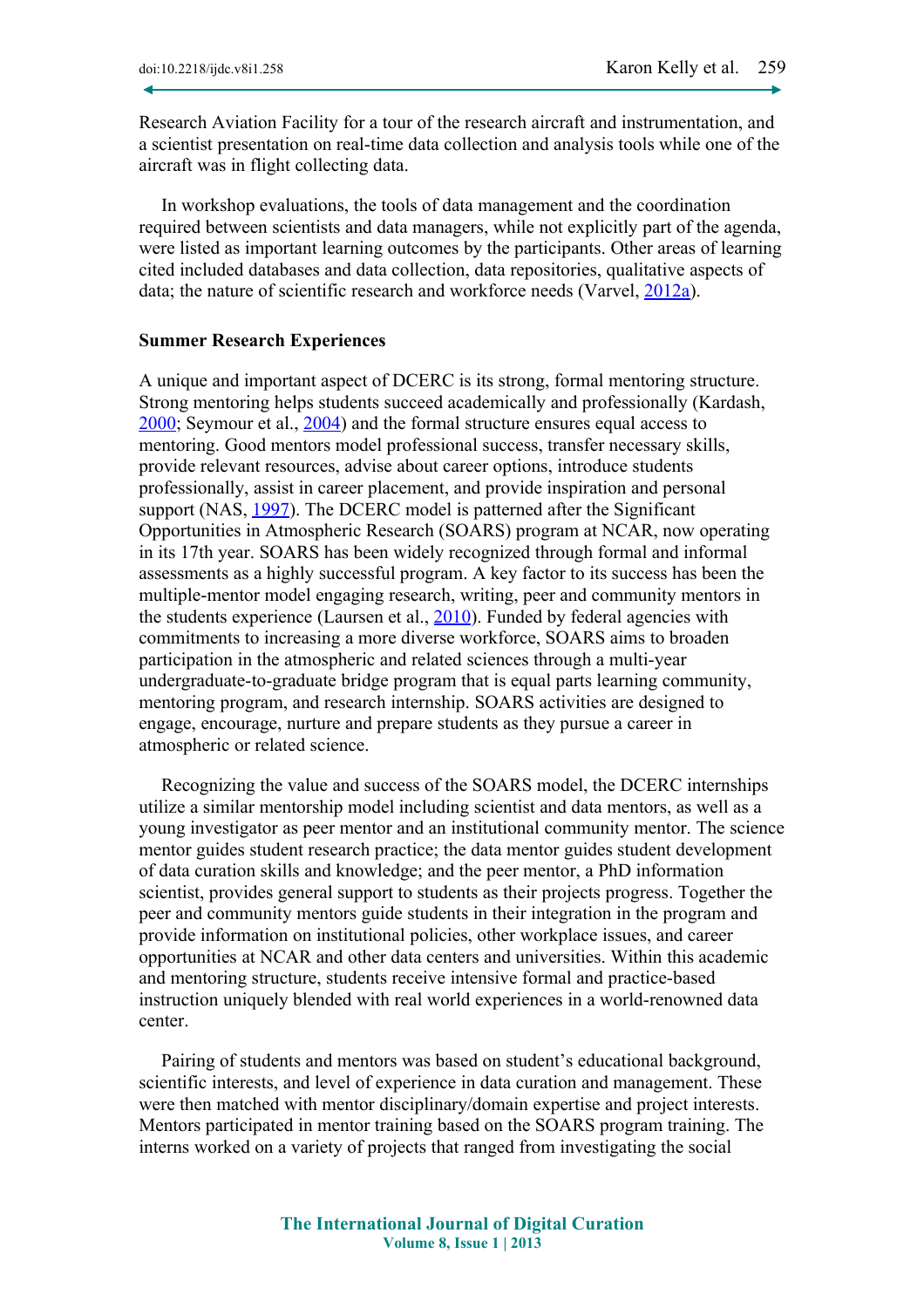effects of climate change to studying data project workflows and determining ways to improve efficiency. These projects included:

- **Preparing data sets for ingest into a repository.** This project reviewed the data lifecycle from research to access, use, and reuse (Johns, [2012\)](#page-8-9).
- **Evaluating climate model metadata.** This student explored ways data curators can collect metadata about context and use via two projects at NCAR (Thomer, [2012\)](#page-9-3).
- **Auditing data management workflow.** This student reviewed varying data workflows of several groups within NCAR. The project investigated ways to increase efficiency and reduce redundancy (Eaker, [2012\)](#page-7-3).
- **Assisting in data and metadata organization.** This project focused on helping both data managers and scientists to enhance communication, with the aim of creating a manual for best practice and a data management plan (Siddell, [2012\)](#page-8-8).

The culminating activity of the summer internship for students, mentors and faculty was a poster session and keynote presentation by Dr. Christine Borgman, presidential chair and professor of Information Studies at the University of California, Los Angeles (UCLA), on issues and incentives for sharing research data. Students presented their posters reporting on their internships and discussed their projects with attendees. In addition, the DCERC student posters were accepted for formal presentation at the 8<sup>th</sup> International Digital Curation Conference.

## **Evaluation**

In order to evaluate the effectiveness of the DCERC program, assess the impact of internships within a data curation curriculum, and maintain accountability for the funding, a multi-faceted evaluation and impact protocol was developed (Varvel, [2012b\)](#page-9-2). An independent analysis of student exit interviews after the first summer experience indicates that students highly valued their mentors and the internship, felt that it positively affected their career plans, and that participation in this program had a major impact on their career decisions. Students enthusiastically agreed that the summer internship had substantially enhanced the impact of their overall education program by clarifying data curation in practical settings, demonstrating how the field is changing and helping them focus on what they wanted out of a career in data curation. For some, this meant considering a different career route given their increased awareness of jobs available in the field of data curation outside of academia. Other students stated more personal impacts, such as having a better understanding of both the challenges and opportunities presented by this emerging field. Because of the summer experience, one intern felt that it provided additional motivation to pursue jobs in data centers and develop contacts for future career options. At the opposite spectrum, one student cited that the experience reinforced the desire to pursue a career in a university library rather than a science data center. Perhaps most significant is that the majority of students felt more confident about their future in the field of data curation as result of participating in this program.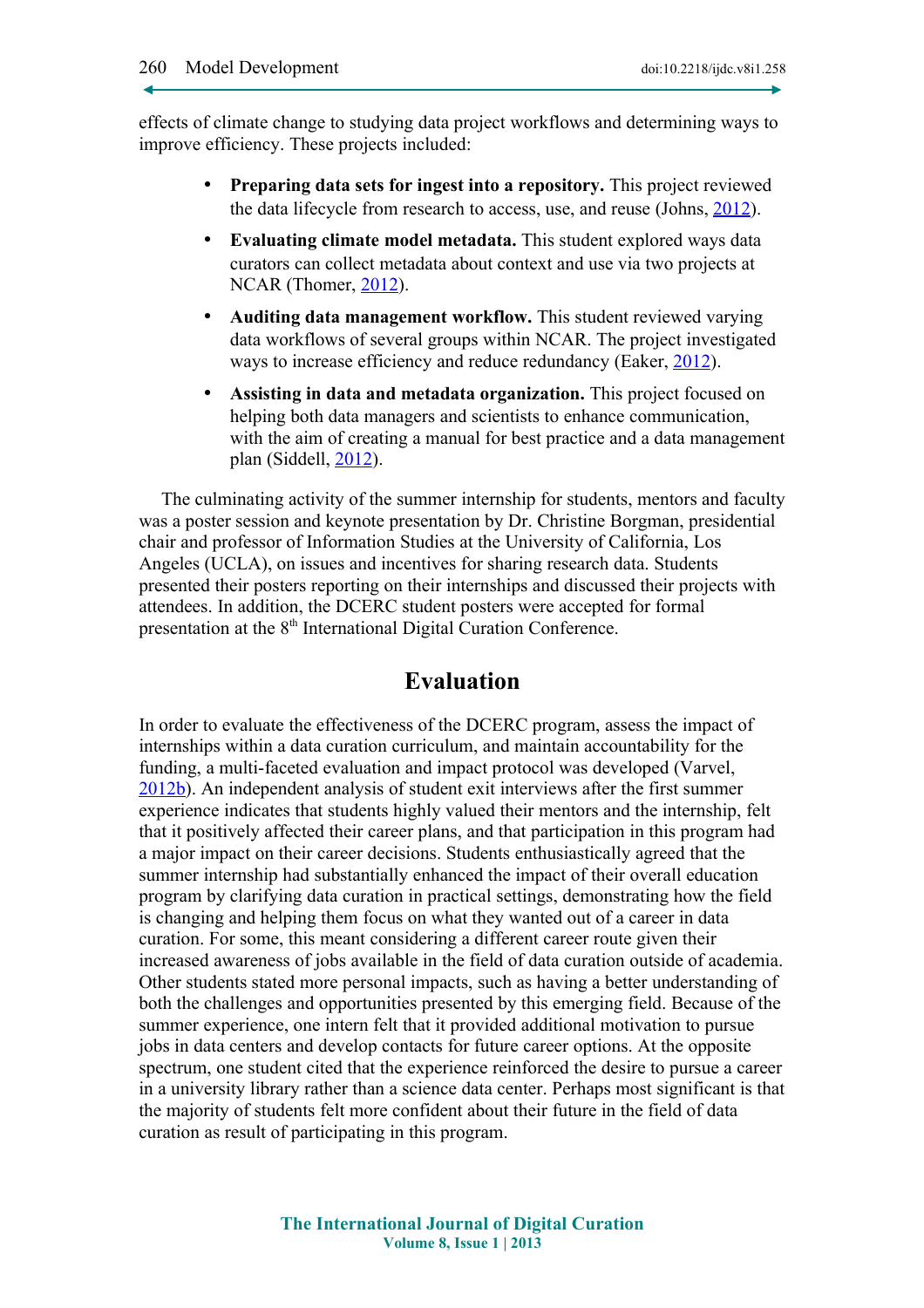NCAR's experience with the program has been extremely positive from the perspective of both the mentors who worked with the interns and the senior leadership. It was anticipated that these internships would provide learning opportunities for mentors as well as students. Scientists and data mentors alike reported on the positive impact of their interactions with students as developing information professionals and new appreciation for the contributions they can make to issues of data management and curation. For example, one data mentor stated:

> "Explaining my work revealed various shortcomings and inadequacies in the processes involved, which will be improved and therefore make my work more efficient and productive."

Another noted:

"I learned how the new generation of data curators think, design solutions, and how they perceive the expected audience of their work"

There was clear reciprocity in learning, with students providing direct support and best practices for curation, and NCAR science and data mentors providing their deep expertise and guidance on the real day-to-day challenges at a mature and sophisticated data operation (Palmer, [2012\)](#page-8-10).

The outcomes and evaluation to date provide clear indicators on how to extend and enrich the DCERC program. We believe that we have developed a viable and sustainable model for consideration in other scientific disciplines, and one that provides a basis for abstracting best practices and contributing to a growing body of data curation education and practice research. Specifically, we anticipate that this model will provide a vehicle to:

- Increase student preparedness through hands-on experience and mentoring with seasoned data professionals;
- Promote greater understanding of the importance of digital curation within scientific disciplines;
- Build bridges between information schools and constituencies who are in need of data curation services.

## **Conclusion**

The goal of DCERC is to prepare the next generation of leaders in scientific data curation. By offering strategic internship opportunities and mentoring for students, along with academic preparation, we have developed a unique program that is equal parts research internship, cohort development and mentoring program, and offers comprehensive multi-year support as students make the transition into a productive professional life. We will continue to refine and test this model to meet the needs of our future Earth System Science workforce, and have plans at NCAR to institutionalize the model by extending our existing graduate and post graduate fellowships to include data curation specialists. We are especially gratified that, in our case, the model proved to be a "win-win" for both the students and the science and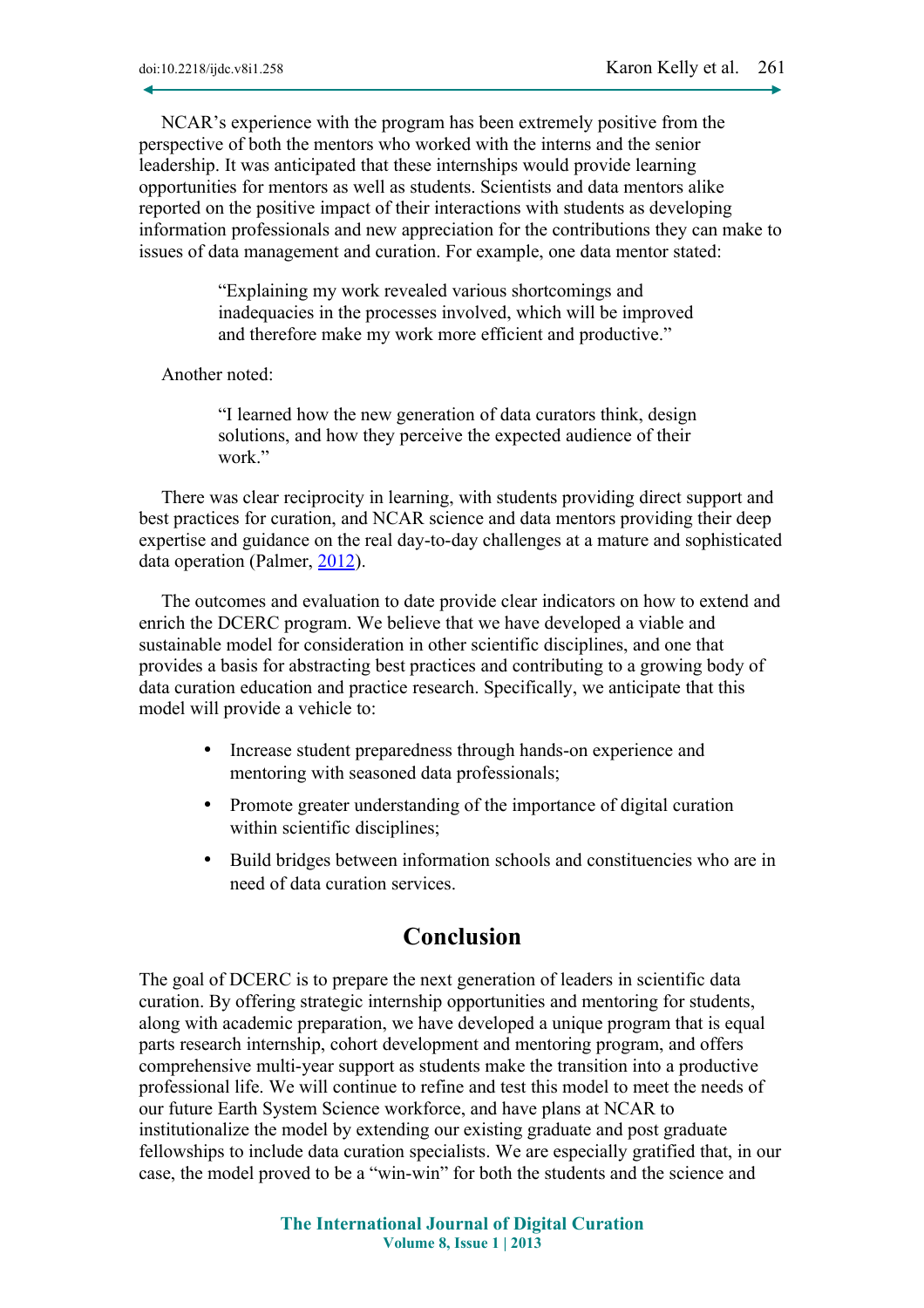data mentors. We believe that this model may be transferable to many other disciplines, in both the sciences and the humanities, and we encourage others to build upon and refine our initial efforts.

## **Acknowledgements**

We wish to express our sincere appreciation and acknowledge the contributions of the data and science mentors at NCAR:

Data Mentors:

- Bob Dattore, Computational and Information Systems Laboratory
- Scot Loehrer, Earth Observing Laboratory
- Gary Strand, NCAR Earth System Laboratory
- Steven Worley, Computational and Information Systems Laboratory

Science Mentors:

- Paty Romero Lankao, Research Applications Laboratory
- Samuel Levis, NCAR Earth System Laboratory
- David Schneider, NCAR Earth System Laboratory
- Dennis Shea, NCAR Earth System Laboratory
- Katy Young, Earth Observing Laboratory

### **References**

<span id="page-7-1"></span>Botticelli, P., Fulton, B., Pearce-Moses, R., Szuter, C. & Watters, P. (2011). Educating digital curators: Challenges and opportunities. *International Journal of Digital Curation 6*(2), 146-164. [doi:10.2218/ijdc.v6i2.193](http://dx.doi.org/10.2218/ijdc.v6i2.193)

<span id="page-7-3"></span>Eaker, C. (2012). *Data audit and analysis: Mapping the data workflow from ingest to archive.* DCERC Summer Internship. Boulder, CO: University Corporation for Atmospheric Research. Retrieved from <http://opensky.library.ucar.edu/collections/OSGC-000-000-010-444>

- <span id="page-7-0"></span>Interagency Working Group on Digital Data (IWGDD). (2009). *Harnessing the power of digital data for science and society.* Report of the Interagency Working Group on Digital Data to the Committee on Science of the National Science and Technology Council. Washington, DC: Office of Science and Technology Policy. Retrieved from [http://www.nitrd.gov/About/Harnessing\\_Power\\_Web.pdf](http://www.nitrd.gov/About/Harnessing_Power_Web.pdf)
- <span id="page-7-2"></span>Jahnke, L., Asher, A. & Keralis, S.D. (2012). *The problem of data.* Council on Library and Information resources (CLIR) Publication 154. Retrieved from <http://www.clir.org/pubs/reports/pub154>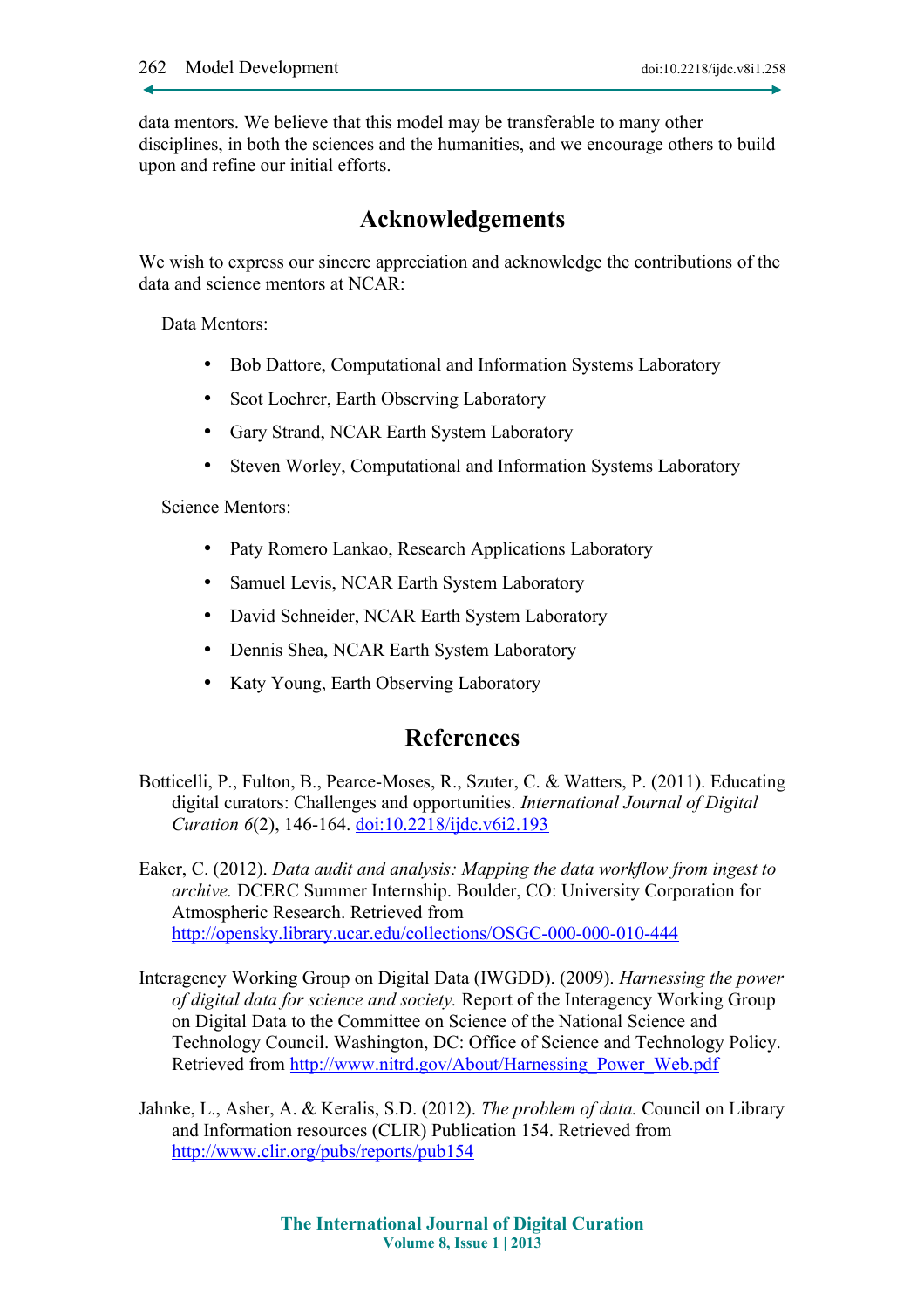- <span id="page-8-9"></span>Johns, E. (2012). *The data lifecycle flow: For me, this time.* Poster from the DCERC Summer Internship. Boulder, CO: University Corporation for Atmospheric Research. Retrieved from <http://opensky.library.ucar.edu/collections/OSGC-000-000-010-445>
- <span id="page-8-0"></span>Kalil, T. (2012). *Big data is a big deal* [blog post]. U.S. Office of Science and Technology Policy (OSTP), Executive Office of the President. Retrieved from <http://www.whitehouse.gov/blog/2012/03/29/big-data-big-deal>
- <span id="page-8-7"></span>Kardash, C.M. (2000). Evaluation of an undergraduate research experience: Perceptions of undergraduate interns and their faculty mentors. *Journal of Educational Psychology, 92*, 191-201. [doi:10.1037/0022-0663.92.1.191](http://dx.doi.org/10.1037/0022-0663.92.1.191)
- <span id="page-8-4"></span>Laursen, S.L., Hunter, A., Seymour, E., Thiry, H. & Melton, G. (2010). *Undergraduate research in the sciences: Engaging students in real science.* San Francisco, CA: Jossey-Bass.
- <span id="page-8-1"></span>Lynch, C. (2008). Big data: How do your data grow? *Nature 455*, 28-29. [doi:10.1038/455028a](http://dx.doi.org/10.1038/455028a)
- <span id="page-8-3"></span>Manyika, J., Chui, M., Brown, B., Bughin, J., Dobbs, R., Roxburgh, C. & Byers, A.H. (2011). *Big data: The next frontier for innovation, competition, and productivity.* McKinsey Global Institute. Retrieved from http://www.mckinsey.com/insights/mgi/research/technology\_and\_innovation/big data the next frontier for innovation
- <span id="page-8-5"></span>National Academy of Sciences. (1997). *Adviser, teacher, role model, friend: On being a mentor to students in science and engineering.* Washington D.C.: National Academies Press. Retrieved from [http://www.nap.edu/openbook.php?](http://www.nap.edu/openbook.php?record_id=5789) [record\\_id=5789](http://www.nap.edu/openbook.php?record_id=5789)
- <span id="page-8-10"></span>Palmer, C.L. (2012). *DCERC proves to be a successful model for data curation education through field experience, curriculum.* Urbana-Champaign, IL: University of Illinois. Retrieved from <http://cirssweb.lis.illinois.edu/DCERC/DCERCVideo2.html>
- <span id="page-8-6"></span>Seymour, E., Hunter, A.B., Laursen, S.L. & DeAntoni, T. (2004). Establishing the benefits of research experiences for undergraduates in the sciences: First findings from a three-year study. *Science Education*, *88*, 493-534. [doi:10.1002/sce.10131](http://dx.doi.org/10.1002/sce.10131)
- <span id="page-8-2"></span>Shoshani, S. & Roten, D. (2010). *Scientific data management: Challenges, existing technology, and deployment.* Boca Raton, FL: CRC Press
- <span id="page-8-8"></span>Siddell, K.D. (2012). *Now you are speaking my language: Translating and facilitating between researchers and data managers.* Poster from the DCERC Summer Internship. Boulder, CO: University Corporation for Atmospheric Research. Retrieved from <http://nldr.library.ucar.edu/repository/collections/OSGC-000-000-011-152>